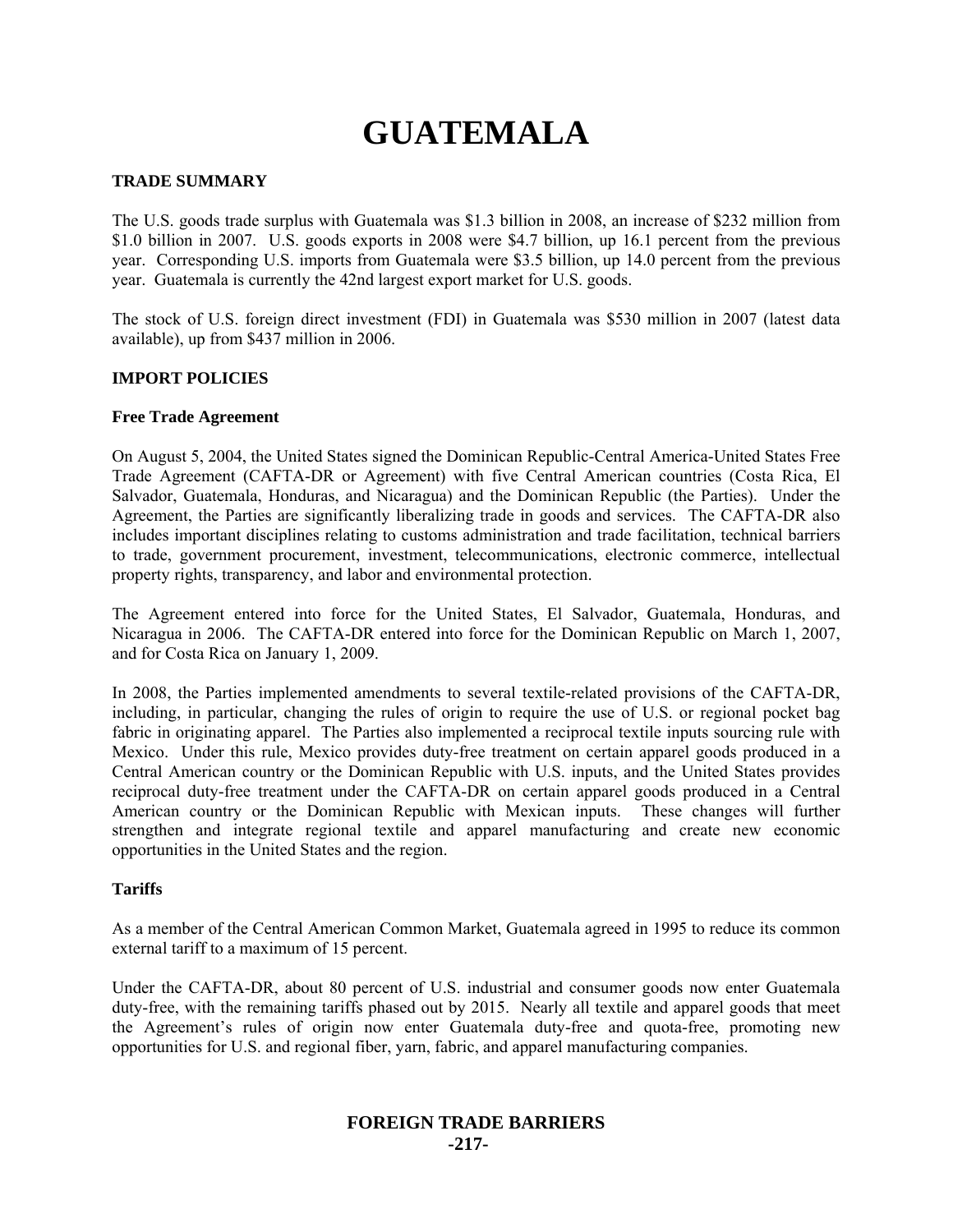Under the CAFTA-DR, more than half of U.S. agricultural exports now enter Guatemala duty-free. Guatemala will eliminate its remaining tariffs on nearly all agricultural products by 2020 (2023 for rice and chicken leg quarters and 2025 for dairy products). For certain products, tariff-rate quotas (TRQs) permit some immediate duty-free access for specified quantities during the tariff phase-out period, with the duty-free amount expanding during that period. Guatemala will liberalize trade in white corn through expansion of a TRQ, rather than by tariff reductions. The Foreign Trade Administration Office at the Ministry of Economy administers the CAFTA-DR TRQs, including compliance with timing, volumes, and procedures. Such information is publicly available on the Ministry's website (http://www.mineco.gob.gt).

## **Nontariff Measures**

Under the CAFTA-DR, Guatemala committed to improve transparency and efficiency in administering customs procedures, including the CAFTA-DR rules of origin. Guatemala also committed to ensuring greater procedural certainty and fairness in the administration of these procedures, and all the CAFTA-DR countries must share information to combat illegal transshipment of goods.

U.S. companies have raised concerns that the Guatemalan Customs office has not provided adequate advance notice regarding administrative changes in documentation requirements for imported shipments, such as information submitted on certificates of origin.

# **STANDARDS, TESTING, LABELING, AND CERTIFICATION**

Guatemala and the other four Central American Parties to the CAFTA-DR are in the process of developing common standards for the importation of several products, including distilled spirits, which may facilitate trade.

#### **Sanitary and Phytosanitary Measures**

During the CAFTA-DR negotiations, the governments created an intergovernmental working group to discuss sanitary and phytosanitary barriers to agricultural trade. Through the work of this group, Guatemala has committed to resolving specific measures that may affect U.S. exports to Guatemala. For example, Guatemala now recognizes the equivalence of the U.S. food safety and inspection systems for beef, pork, and poultry, thereby eliminating the need for plant-by-plant inspections of U.S. producers.

Guatemala closed its market to U.S. cattle and beef and beef products following the 2003 discovery of a Bovine Spongiform Encephalopathy positive animal in the United States. However, in April 2006, Guatemala re-opened its market to U.S. live animals less than 30 months of age and in October 2008 Guatemala fully opened its market to all U.S. beef and beef products from animals of any age consistent with the guidelines of the International Organization for Animal Health. Guatemala continues to restrict imports of U.S. live cattle over 30 months of age.

Guatemala and the other four Central American Parties to the CAFTA-DR notified to the WTO a set of microbiological criteria for all raw and processed food products imported into any of these countries. The United States has some concerns with these criteria and in May 2008 submitted comments to the five countries. The Central American countries are currently evaluating possible amendments to the proposed criteria.

# **FOREIGN TRADE BARRIERS -218-**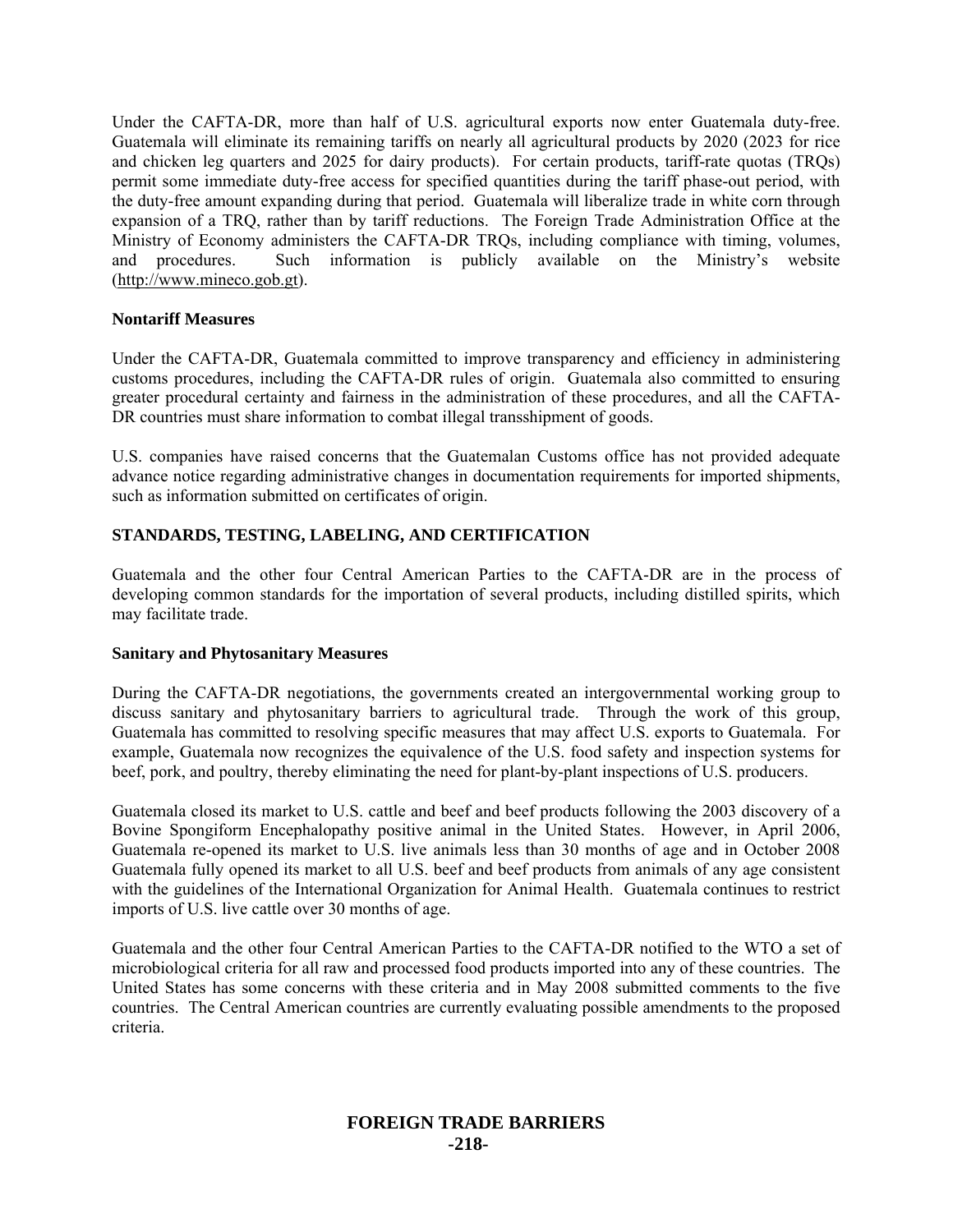## **GOVERNMENT PROCUREMENT**

Guatemala's Government Procurement Law requires most government purchases over 900,000 quetzals (approximately \$110,974 as of March 2009) to be submitted for public competitive bidding. Foreign suppliers must submit their bids through locally registered representatives, a process that can place foreign bidders at a competitive disadvantage.

Since 2004, Guatemalan government entities have been required to use Guatecompras, an Internet based electronic procurement system; this has improved transparency in the government procurement process. However, some government institutions continue to use parallel systems of public procurement, such as spending through international organizations or NGOs, to avoid some government procurement regulations and public auditing.

Under the CAFTA-DR, procuring entities must use fair and transparent procurement procedures, including advance notice of purchases and timely and effective bid review procedures, for procurement covered by the Agreement. Under the CAFTA-DR, U.S. suppliers are permitted to bid on most Guatemalan government procurement, including purchases by government ministries and state owned enterprises, on the same basis as Guatemalan suppliers. The anticorruption provisions of the Agreement require each government to ensure under its domestic law that bribery in matters affecting trade and investment, including in government procurement, is treated as a criminal offense, or is subject to comparable penalties.

Guatemala is not a signatory to the WTO Agreement on Government Procurement.

# **EXPORT SUBSIDIES**

Guatemala maintains tax exemptions provided to investors in free trade zones and duty drawback programs. Under the CAFTA-DR, Guatemala may not adopt new duty waivers or expand existing duty waivers that are conditioned on the fulfillment of a performance requirement (*e.g.*, the export of a given level or percentage of goods). However, under the CAFTA-DR, Guatemala is permitted to maintain such measures through 2009, provided that it maintains the measures in accordance with its obligations under the WTO Agreement on Subsidies and Countervailing Measures.

# **INTELLECTUAL PROPERTY RIGHTS (IPR) PROTECTION**

The CAFTA-DR provides for improved standards for the protection and enforcement of a broad range of IPR, which are consistent with U.S. and international standards, as well as with emerging international standards of protection and enforcement of IPR. Such improvements include: state-of-the-art protections for patents, trademarks, undisclosed test and other data submitted to obtain marketing approval for pharmaceuticals and agricultural chemicals, and digital copyrighted products such as software, music, text, and videos; and further deterrence of piracy and counterfeiting. However, enforcement of these provisions has yet to become fully effective, and U.S. copyrights continue to be infringed, such as with respect to business software.

In 2008, the Guatemalan Congress considered requiring a registration process for generic molecules of agricultural chemical products, which includes provisions concerning the protection of undisclosed test data for such products. The U.S. Government will continue to monitor developments regarding these registration processes

# **FOREIGN TRADE BARRIERS -219-**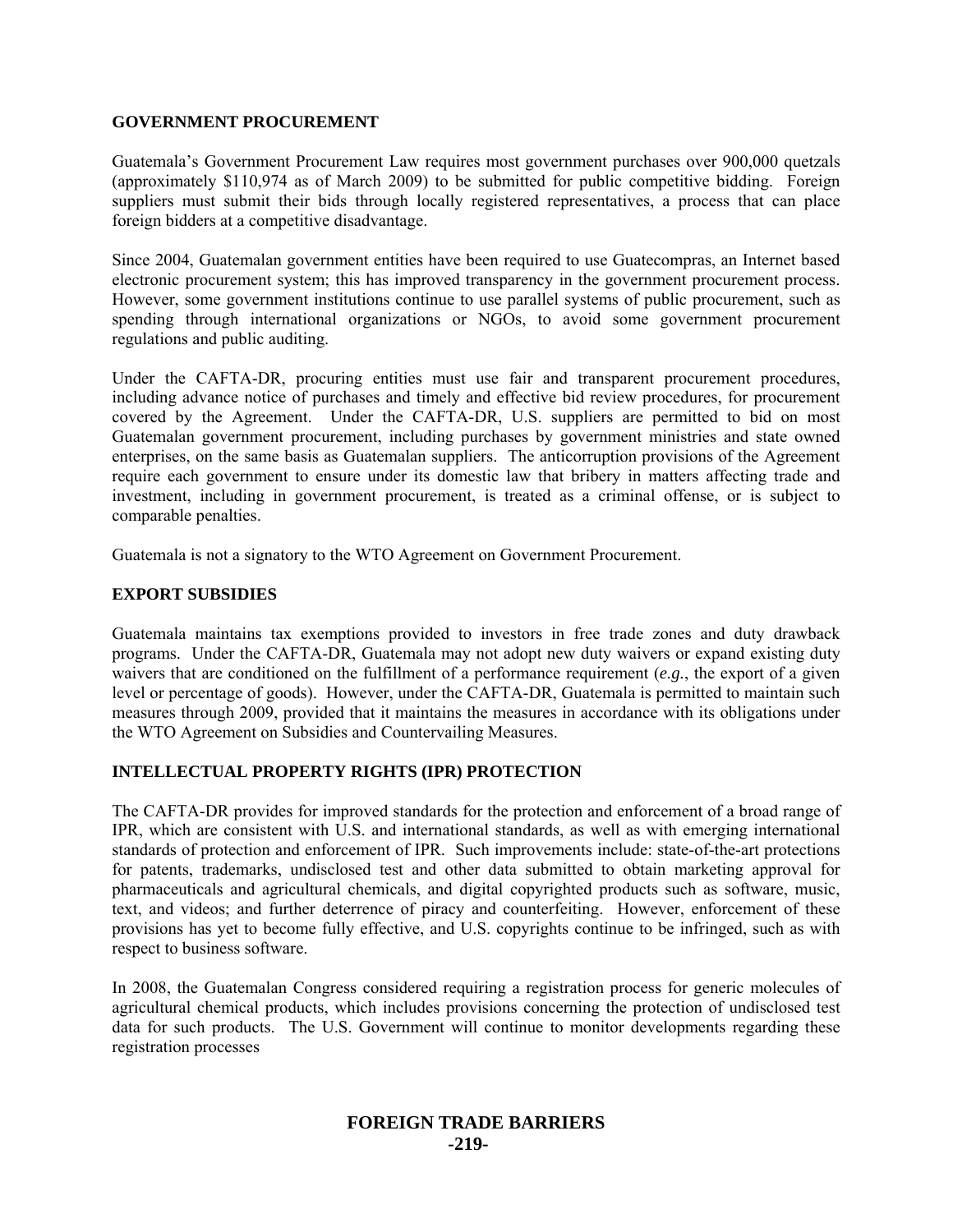#### **SERVICES BARRIERS**

Under the CAFTA-DR, Guatemala granted U.S. services suppliers substantial access to its services market, including financial services.

Some professional services may only be supplied in Guatemala by professionals with locally recognized academic credentials. Public notaries must be Guatemalan nationals. Foreign enterprises may provide licensed professional services in Guatemala through a contract or other relationship with an enterprise established in Guatemala. Under the CAFTA-DR, U.S. insurance companies may establish wholly owned subsidiaries and joint ventures, and will be allowed to establish branches by December 31, 2009. The Guatemalan Congress is considering an insurance law that would strengthen supervision of the insurance sector and allow foreign insurance companies to open branches in Guatemala. This law would also require foreign insurance companies to fully capitalize in Guatemala. U.S. insurance suppliers may provide cross-border insurance in areas such as marine, aviation and transportation, goods in international transit and the brokerage for these products, and reinsurance. Services auxiliary to insurance such as claims settlement, actuarial, risk assessment, and consulting also may be provided on a cross-border basis.

Guatemala has agreed to ensure reasonable and nondiscriminatory access to essential telecommunications facilities and to ensure that major suppliers provide interconnection at cost-oriented rates. U.S. companies have raised allegations of anticompetitive behavior, including unilateral changes of interconnection rates and suspension of service by the country's major fixed line telephone service provider, Telgua, a subsidiary of a Mexican firm. One case involving a U.S.-owned company was resolved through direct negotiation between the parties; however, concerns remain over the ability of the Guatemalan telecommunications regulator – the Superintendence of Telecommunications – to ensure that major suppliers provide interconnection at cost-oriented rates as required in the CAFTA-DR. The United States continues to work with the Guatemalan government to ensure compliance with its obligations under the CAFTA-DR.

#### **INVESTMENT BARRIERS**

The CAFTA-DR establishes a more secure and predictable legal framework for U.S. investors operating in Guatemala. Under the CAFTA-DR, all forms of investment are protected, including enterprises, debt, concessions, contracts, and intellectual property. U.S. investors enjoy, in almost all circumstances, the right to establish, acquire, and operate investments in Guatemala on an equal footing with local investors. Among the rights afforded to U.S. investors are due process protections and the right to receive a fair market value for property in the event of an expropriation. Investor rights are protected under the CAFTA-DR by an impartial procedure for dispute settlement that is fully transparent and open to the public. Submissions to dispute panels and dispute panel hearings will be open to the public, and interested parties will have the opportunity to submit their views.

Some U.S. companies complain that complex and unclear laws and regulations continue to constitute practical barriers to investment. Resolution of business and investment disputes through Guatemala's judicial system is extremely time-consuming, and civil cases can take many years to resolve. Corruption, intimidation and the ineffectiveness of the judiciary have led to confusing and contradictory decisions and frequent delays. U.S. companies, however, face the same conditions as local companies and are not subject to any pattern of discrimination in the legal system.

In June 2007, a U.S. company operating in Guatemala filed a claim under the investment chapter of the CAFTA-DR against the government of Guatemala with the International Centre for Settlement of Investment Disputes (ICSID). The claimant alleges the government of Guatemala has indirectly

# **FOREIGN TRADE BARRIERS**